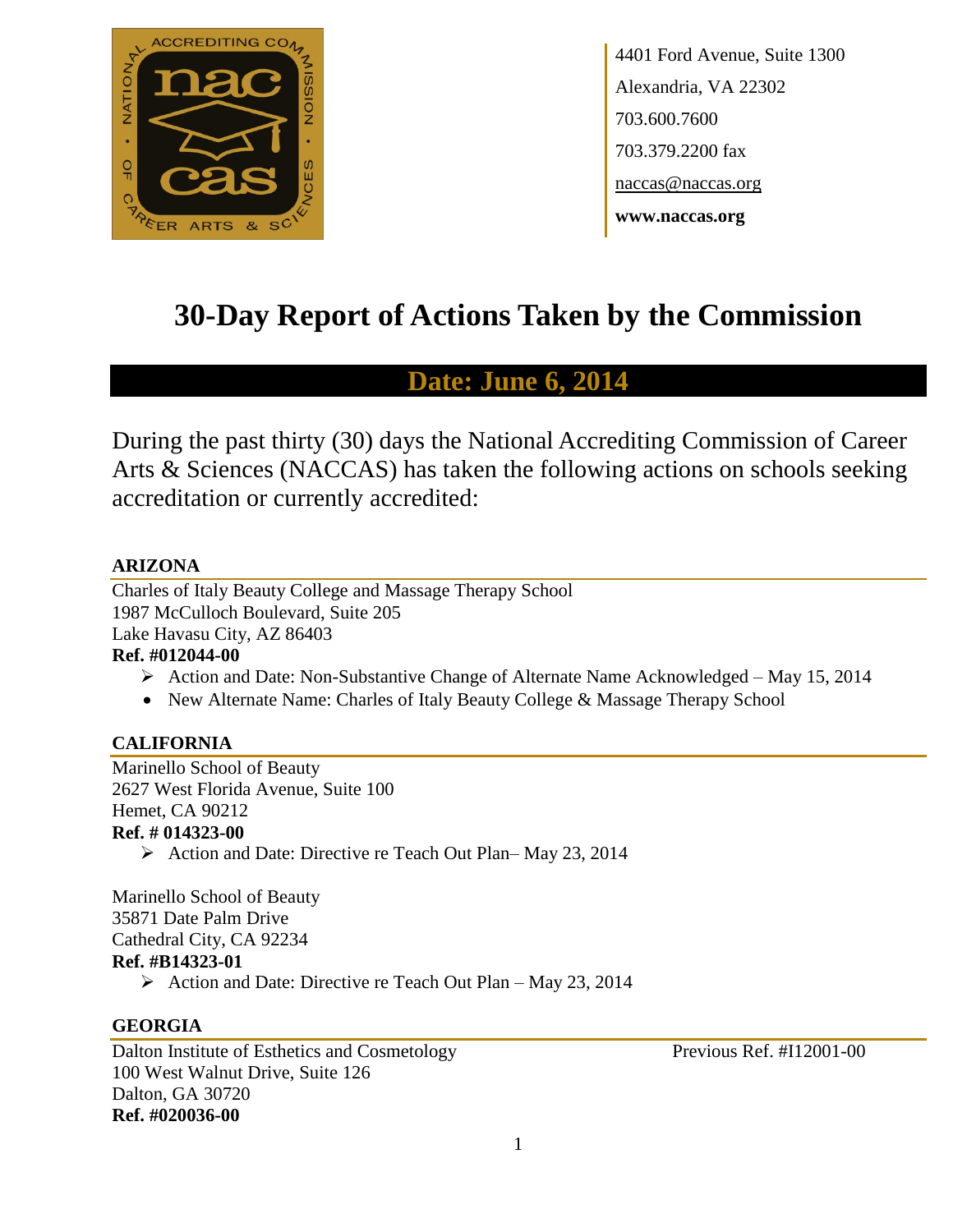$\triangleright$  Action and Date: Initial Accreditation Granted – May 27, 2014

# **MASSACHUSETTS**

Jolie Health and Beauty Academy 44 Sewall Street Ludlow, MA 01506 **Ref. #031041-00**

- Action and Date: Official Communications Address Update Acknowledged May 13, 2014
- Previous Address: 1057A North Church Street, Hazelton, PA 18202
- New Address: 125 North Wilkes-Barre Boulevard, Wilkes-Barre, PA 18702

# **MICHIGAN**

P & A Scholars Beauty School 25463 Grand River Avenue Redford, MI 48240

# **Ref. #B31223-01**

Action and Date: Teach Out Plan Approved with Stipulations– May 23, 2014

#### **NEVADA**

Marinello School of Beauty 5093 South McCarran Boulevard Reno, NV 89502

#### **Ref. #038014-00**

 $\triangleright$  Action and Date: Directive re Teach Out Plan– May 23, 2014

#### **NEW JERSEY**

Pioneer Education, LLC dba Jolie Health and Beauty Academy 5200 Route 24 Ganttown Plaza Turnersville, NJ 08012 **Ref. #P48083-01**

- Action and Date: Official Communications Address Update Acknowledged May 13, 2014
- Previous Address: 1057A North Church Street, Hazelton, PA 18202
- New Address: 125 North Wilkes-Barre Boulevard, Wilkes-Barre, PA 18702

Jolie Health and Beauty Academy 801 Tilton Road Northfield, NJ 08225 **Ref. #B48071-00**

- Action and Date: Official Communications Address Update Acknowledged May 13, 2014
- Previous Address: 1057A North Church Street, Hazelton, PA 18202
- New Address: 125 North Wilkes-Barre Boulevard, Wilkes-Barre, PA 18702

#### **OREGON**

Marinello School of Beauty 2540 North East Martin Luther King, Jr. Boulevard Portland, OR 97212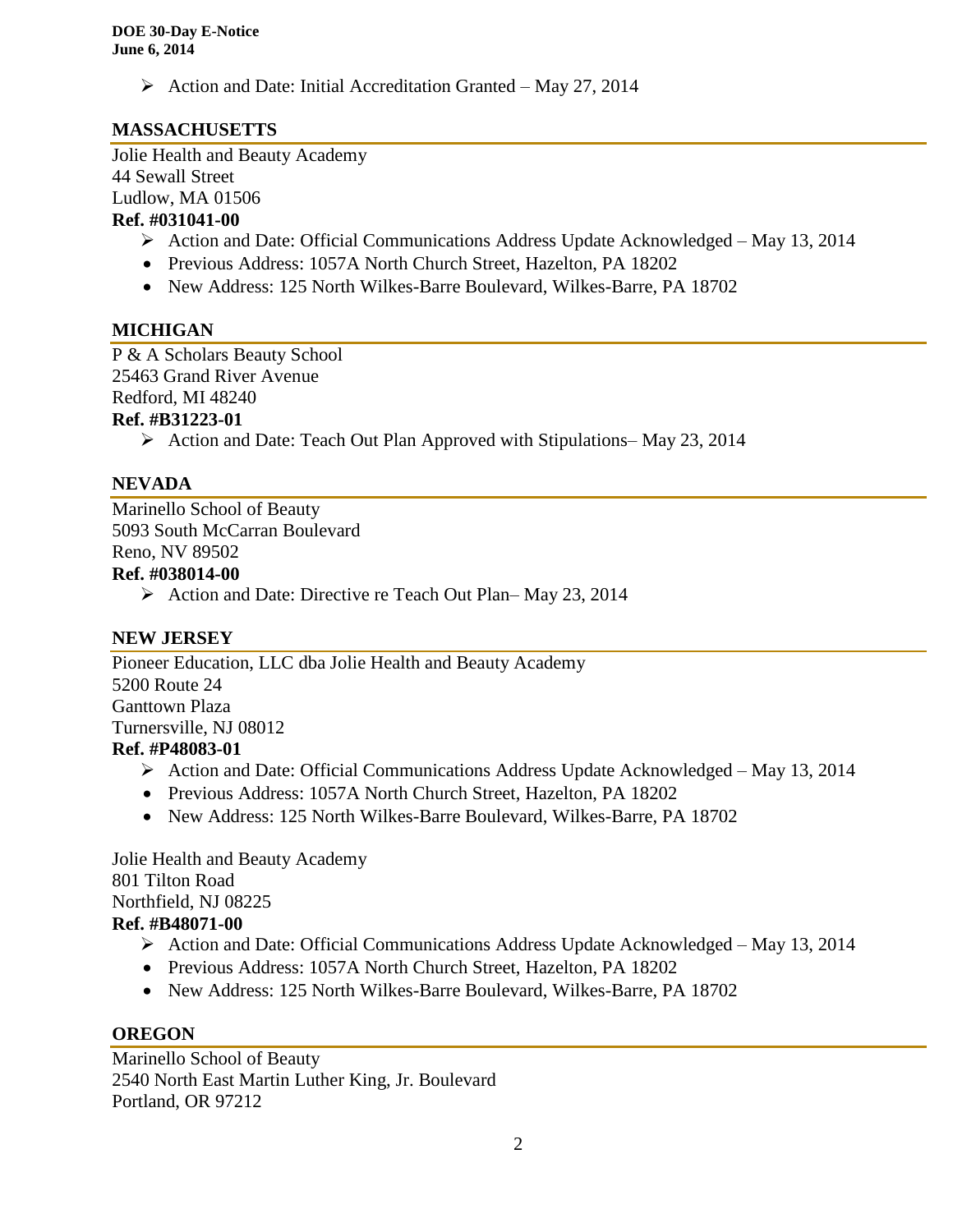#### **Ref. #B38014-01**

 $\triangleright$  Action and Date: Teach Out Plan Approved with a Directive – May 23, 2014

# **PENNSYLVANIA**

Toni & Guy Hairdressing Academy 50 East Butler Pike Ambler, PA 19002

# **Ref. # 048075-00**

- Action and Date: Official Communications Address Update Acknowledged May 13, 2014
- Previous Address: 12 Christopher Way, Suite 200, Eatontown, NJ 07724
- New Address: 6 Industrial Way West, Building E4, Suite 16, Eatontown, NJ 07724

Toni & Guy Hairdressing Academy

9898-9902 East Roosevelt Boulevard

Philadelphia, PA 19115

# **Ref. #B48075-01**

- Action and Date: Official Communications Address Update Acknowledged May 13, 2014
- Previous Address: 12 Christopher Way, Suite 200, Eatontown, NJ 07724
- New Address: 6 Industrial Way West, Building E4, Suite 16, Eatontown, NJ 07724

Jolie Health and Beauty Academy 125 North Wilkes-Barre Boulevard

Wilkes-Barre, PA 18702

# **Ref. #048083-00**

- Action and Date: Official Communications Address Update Acknowledged May 13, 2014
- Previous Address: 1057A North Church Street, Hazelton, PA 18202
- New Address: 125 North Wilkes-Barre Boulevard, Wilkes-Barre, PA 18702

Jolie Health and Beauty Academy 1057A North Church Street Hazelton, PA 18202 **Ref. #048071-00**

- Action and Date: Official Communications Address Update Acknowledged May 13, 2014
- Previous Address: 1057A North Church Street, Hazelton, PA 18202
- New Address: 125 North Wilkes-Barre Boulevard, Wilkes-Barre, PA 18702

# **RHODE ISLAND**

Toni&Guy Hairdressing Academy 1400 Oaklawn Avenue Cranston, RI 02920

# **Ref. #049010-00**

- $\triangleright$  Action and Date: Non-Substantive Change of Ownership Acknowledged May 23, 2014
- Previous Ownership The Academy of Hairdressing, LLC 100% Joseph Baccala Revocable Trust 42.86% Ronald Baccala Revocable Trust 42.86% Robert Masello Revocable Trust 14.25%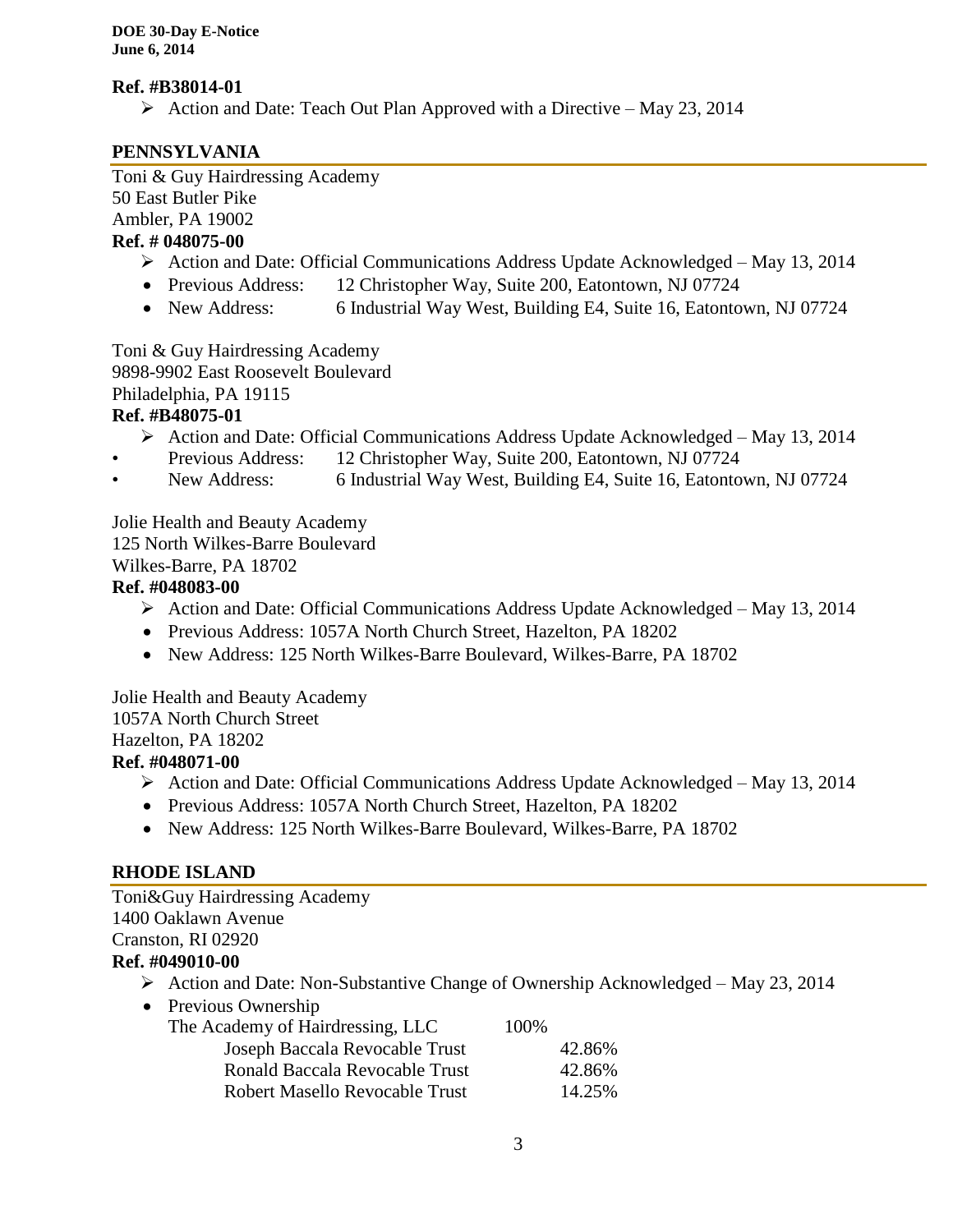| • New Ownership:                 |      |        |
|----------------------------------|------|--------|
| The Academy of Hairdressing, LLC | 100% |        |
| Joseph Baccala Revocable Trust   |      | 50.00% |
| Ronald Baccala Revocable Trust   |      | 50.00% |
|                                  |      |        |

#### **TEXAS**

Aveda Institute – San Antonio 21003 Encino Commons, Suite 121 San Antonio, TX 78259 **Ref. # 053194-00**

Action and Date: Change of Location Visit Acknowledged and Probation Removed – May 27, 2014

Aveda Institute – Corpus Christi Previous Ref. #P53194-01

5488 South Padre Island Drive, Suite 2056 Corpus Christi, TX 78411 **Ref. #B53194-01**

 $\triangleright$  Action and Date: Full Additional Location Accreditation Granted – May 27, 2014

#### **UTAH**

Paul Mitchell The School Logan 255 South Main Street, Suite 200 Logan, UT 84321

# **Ref. #054047-00**

- Action and Date: Change of Control & Change of Name Approved (Met Stipulation) May 16, 2014
- New Ownership:

| PM Warrd, LLC<br>100% |     |
|-----------------------|-----|
| Randy Lang            | 25% |
| Andrea Lang           | 25% |
| Winn Claybaugh        | 20% |
| Devri Ficklin         | 20% |
| Ryan Claybaugh        | 10% |

- Previous Name: Maximum Style Tec School of Cosmetology, Inc.
- New Name: Paul Mitchell The School Logan

#### Beautiful You School of Nail Technology 1830 North Main Street Cedar City, UT 84721 **Ref. #054067-00**

- $\triangleright$  Action and Date: Non-Substantive Change of Ownership Acknowledged May 23, 2014
- Previous Ownership: Beautiful You School of Nail Technology, Inc. 100% Jamie DeMille 51% Justina Roesener 49%
- New Ownership: Beautiful You School of Nail Technology, Inc. 100% Jamie DeMille 100%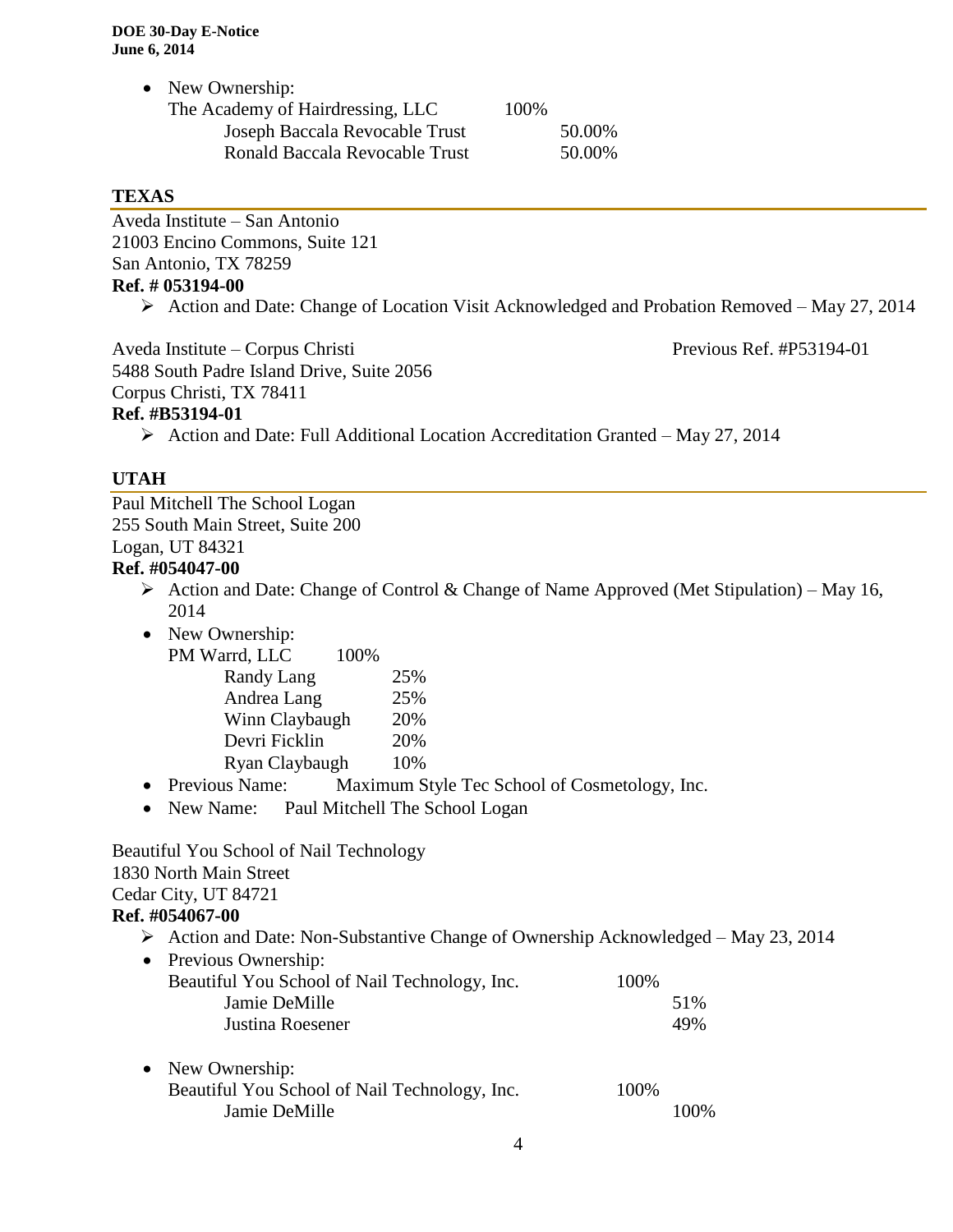**DOE 30-Day E-Notice June 6, 2014**

#### **VERMONT**

Aveda Institute Williston **Previous Ref.** #A55001-01 400 Cornerstone Drive, Suite 220 Williston, VT 05495

#### **Ref. #P55001-01**

Action and Date: Provisional Additional Location Accreditation Granted – May 19, 2014

#### **VIRGINIA**

The Salon Professional Academy 400 Cornerstone Drive, Suite 220 Williston, VT 05495 **Ref. #055002-00**  $\triangleright$  Action and Date: Teach Out Plan Approved – May 19, 2014

#### **WASHINGTON**

Cascade Beauty College 435 East Main Street Auburn, WA 98002 **Ref. #057064-00**

Action and Date: Monitoring of Accreditation and Standards and Criteria Continued – May 23, 2014

#### **To The Following:**

#### **United States Department of Education**

- **Ms. Kathleen Hochhalter- Special Assistant-- Administrative Actions & Appeals Division**
- **Ms. Mary Gust- Director-- Administrative Actions & Appeals Division**
- **Department of Education Accreditation Division- USDOE-- Washington, DC**
- Ms. Cathy Sheffield- Accreditation & State Liaison Office-- USDOE--- Washington, DC
- Ms. Rachael Shultz- Accreditation and State Liaison Office-- USDOE --- Washington, DC
- **Ms. Lauren Pope- Administrative Actions and Appeals Services Group-- Washington, DC**
- Ms. Patrice Fleming- Team Leader-- School Participation Team--- Boston/New York
- **MS. Betty Coughlin- Area Case Director-- School Participation Team--- Boston/New York**
- Ms. Tracy Nave- Team Leader-- School Participation Team--- Boston/New York
- Mr. Christopher Curry- Team Leader-- School Participation Team--- Boston/New York
- Ms. Martina Fernandez-Rosario- Acting Area Case Director-- School Participation---
- San Francisco/Seattle
- Ms. Kerry O'Brien- Team Leader-- School Participation Team--- Denver
- **Mr. Michael Frola- Area Case Director-- School Participation Team--- Philadelphia**
- Ms. Nancy Paula Gifford- Area Case Director-- School Participation Team--- Philadelphia
- Ms. Sherrie Bell- Compliance Manager—School Participation Team--- Philadelphia
- Mr. Jesus Moya- Team Leader-- School Participation Team--- Dallas
- Ms. Kim Peeler- Team Leader-- School Participation Team--- Dallas
- Ms. Cynthia Thorton- Area Case Director for Region 6-- School Participation Team--- Dallas
- **Mr. Christopher Miller-Team Leader-- School Participation Team--- Atlanta**
- **Mr. Ralph Lobosco- Area Case Director-- School Participation Team--- Kansas City**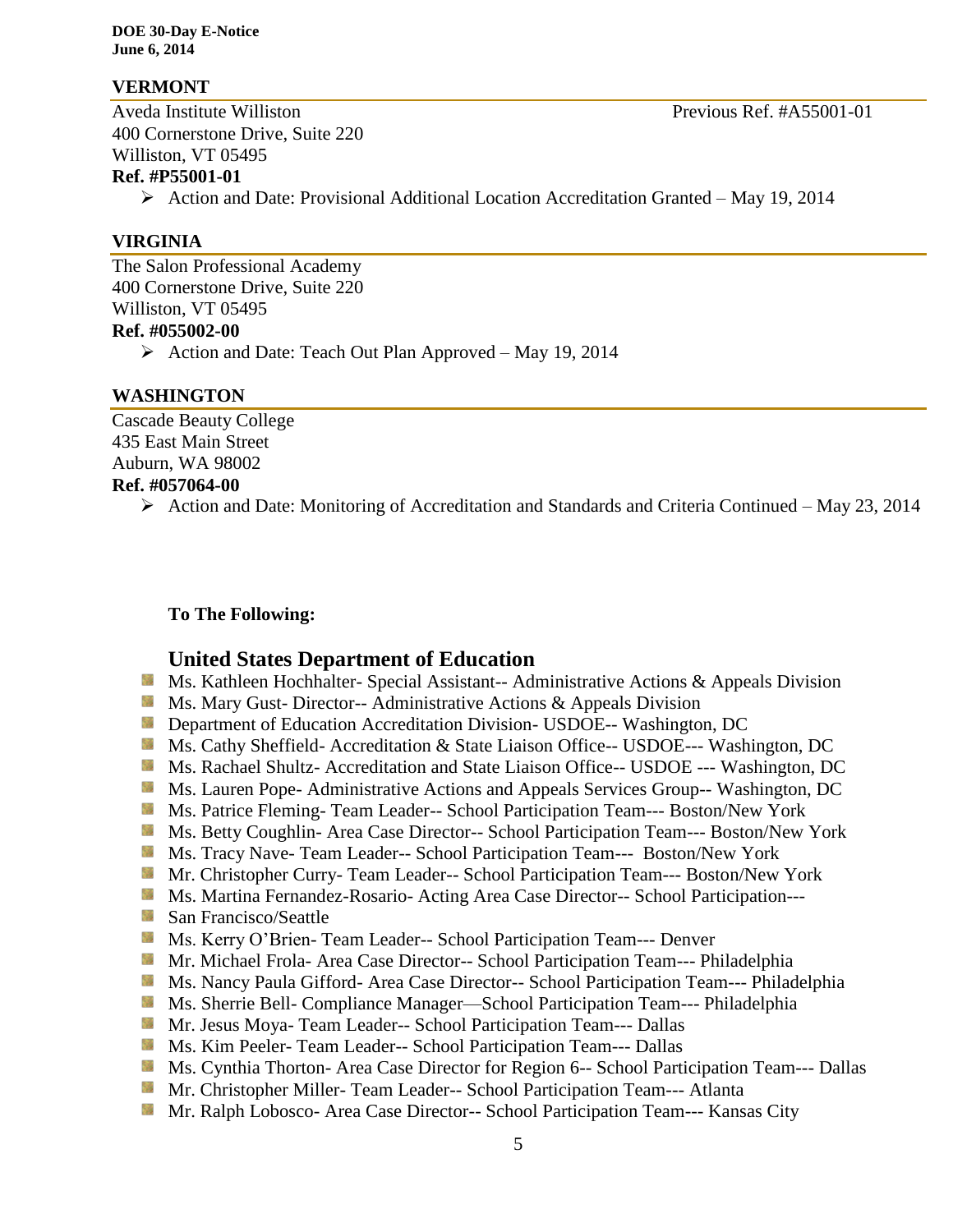- **Mr. Douglas Parrott- Area Case Director-- School Participation Team--- Chicago/Denver**
- **MS. Carolyn White-Team Director-- School Participation Team--- South Central**

#### **Accreditors**

- **Mr. Bill Larkin- Executive Director-- ACCET**
- Mr. Michale McComis, Ed.D.- Executive Director-- ACCSCT
- **Mr.** Albert Gray, Ph.D.- Executive Director-- ACICS
- **Dr.** Gary Puckett- Executive Director-- COE

#### **State Authorities**

- **Mr. Bob McKee- AL State Board of Cosmetology-- Montgomery, AL**
- Ms. Theresa Bunch- AZ State Board of Cosmetology-- Tempe, AZ
- Ms. Kelli Kersey- AR Department of Health (Section Chief, Cosmetology)-- Little Rock, AR
- Mr. Charles Kirkpatrick- AR State Board of Barber Examiners-- Little Rock, AR
- Ms. Kristy Underwood- CA Board of Barbering & Cosmetology-- Sacramento, CA
- **Ms.** Christine Jones- CA Board of Barbering & Cosmetology-- Sacramento, CA
- Ms. Leeza Rifredi Licensing Manager BPPE--CA
- Ms. Joanne Wenzel Bureau Chief BPPE—CA
- $M$  Ms. Yvette Johnson Enforcement Chief BPPE CA
- Ms. Pamela Goens- CO Office of Barber & Cosmetology Licensure-- Denver, CO
- **Mr. Douglas Parrott- Area Case Director-- School Participation Team—Denver, CO**
- Ms. Janet Brancifort- CT Examining Board for Barbers, Hairdressers, & Cosmeticians-- Hartford, CT
- Ms. Judy Letterman- DE Board of Cosmetology & Barbering-- Dover, DE
- **Mr. Clifford Cooks- DC Department of Consumer & Regulatory Affairs-- Washington, DC**
- **Ms. Robyn Barineau- FL State Board of Cosmetology & Barbers Board-- Tallahassee, FL**
- Mr. Josh Waters- GA State Board of Cosmetology & GA Board of Barbers-- Macon, GA
- **Ms. Margaret Guerrero- Guam Board of Barbering & Cosmetology-- Mangilao, Guam**
- **Ms. Laureen Kai- HI Barbering & Cosmetology Department-- Honolulu, HI**
- **Ms.** Tana Cory- ID Bureau of Occupational Licenses-- Boise, ID
- **Ms. Keri Ginger- IL Department of Financial & Professional Regulation-- Springfield, IL**
- **MS.** Tracy Hicks- IN Professional Licensing Agency-- Indianapolis, IN
- Ms. Susan Reynolds- Iowa Board of Cosmetology Arts & Sciences—Des Moines, IA
- **Ms.** Chiquita C. Coggs- KS State Board of Cosmetology-- Topeka, KS
- Mr. H.R. Vacek- KS State Barber Board-- Topeka, KS
- **Mr. Charles Lykins- KY Board of Hairdressers & Cosmetologists-- Frankfort, KY**
- Mr. Steven Young- LA State Board of Cosmetology-- Baton Rouge, LA
- **Ms. Latrice Matthews- LA Board of Barber Examiners-- Baton Rouge, LA**
- **Ms. Geraldine Betts- ME Office of Professional & Occupational Regulation-- Augusta, ME**
- Mr. James Liddell ME Office of Professional & Occupational Regulation—Augusta, ME
- Mr. Robert Wood- MD State Board of Cosmetologists-- Baltimore, MD
- **Maryland State Board of Barbers- Baltimore, MD**
- **MS. Helen Peveri- MA Board of Cosmetology-- Boston, MA**
- Ms. Mary Jayne Fay, Ed.D.- MA Department of Education-- Malden, MA
- **Ms.** Linda Clewley- MI State Board of Cosmetology-- Lansing, MI
- Ms. Gina Stauss- MN Board of Cosmetologist Examiners-- Minneapolis, MN
- Ms. Cynthia Johnson- MS State Board of Cosmetology--Jackson, MS
- Ms. Emily Carroll- MO State Board of Cosmetology-- Jefferson City, MO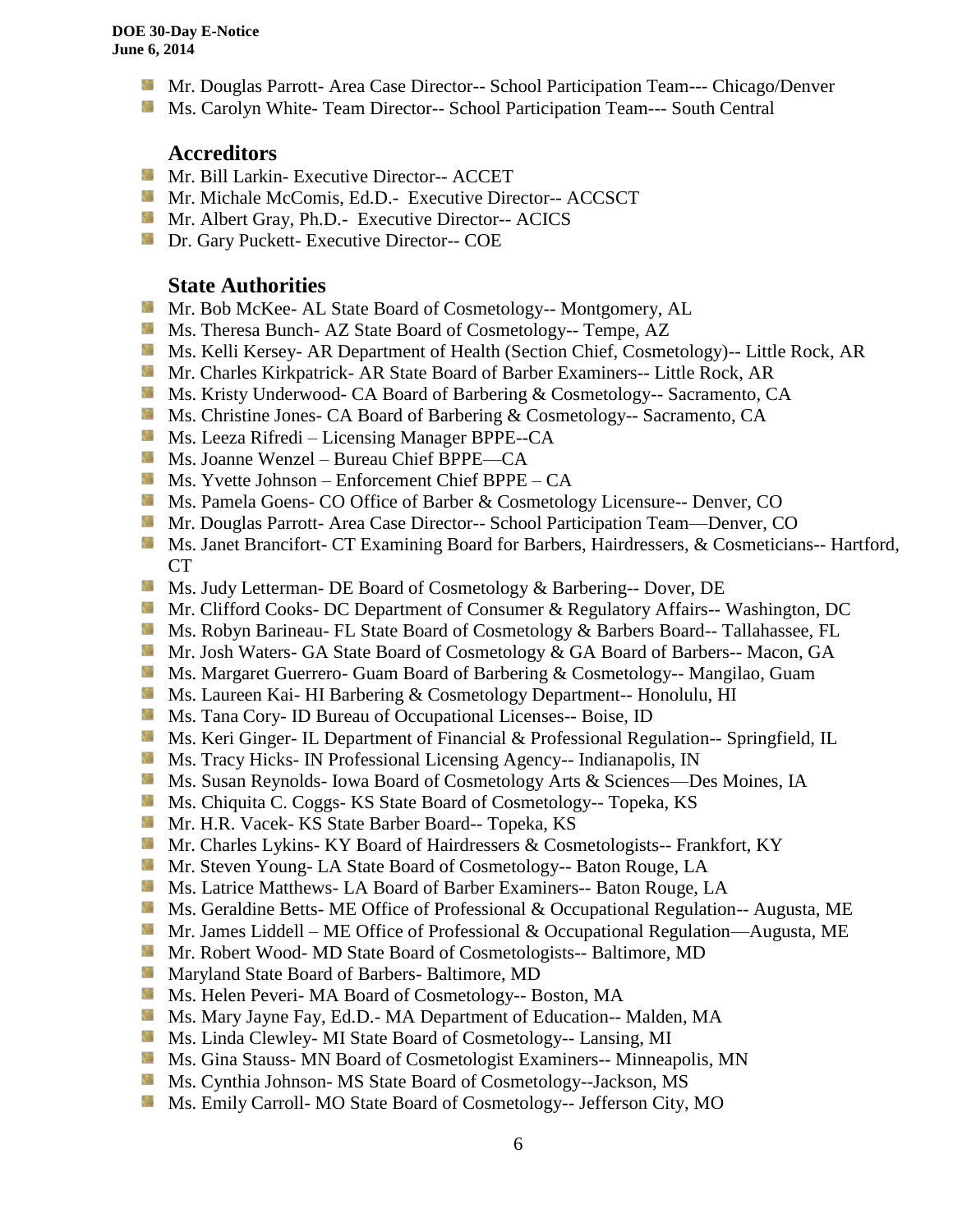- Mr. Dennis Clark- MT Board of Barbers & Cosmetologists-- Helena, MT
- Ms. Kris Chiles- NE State Board of Cosmetology Examiners-- Lincoln, NE
- Nebraska Board of Barber Examiners- Lincoln, NE
- **Ms. Nadine Griego- NV State Board of Cosmetology-- Las Vegas, NV**
- Nevada State Board of Massage Therapy- Las Vegas, NV
- **Ms. Kathryn Wantuck- NH State Board of Barbering, Cosmetology, and Esthetics-- Concord, NH**
- **Mr. Jay Malanga- NJ Board of Cosmetology & Hairstyling-- Newark, NJ**
- Ms. Antoinette Griego- NM State Board of Barbers & Cosmetologists-- Santa Fe, NM
- **MS.** Amanda Lewis- New Mexico Massage Therapy Board-- Santa Fe, NM
- Ms. Kathleen McCoy- NY Department of State-Division of Licensing Services-- Albany, NY
- **Ms. Carol Yates- NY State Education Department-Bureau of Proprietary School Supervision--**Albany, NY
- **Ms. Lynda Elliott- NC State Board of Cosmetic Art Examiners- Raleigh, NC**
- **Mr. Wayne Mixon North Carolina Board of Barber Examiners- Raleigh, NC**
- **Ms.** Sue Meier- ND State Board of Cosmetology-- Bismarck, ND
- **Ms. Tona Stevenson- North Dakota State Board of Barber Examiners-- Dickenson, ND**
- **Ms. Lori Pearson- Acting Executive Director-- OH State Board of Cosmetology--- Grove City, OH**
- Ms. Sherry Lewelling- OK Board of Cosmetology-- Oklahoma City, OK
- **Ms. Samantha Patnode- OR Health Licensing Agency-- Salem, OR**
- Mr. Juan Baez-Arevalo Director of Private Post Secondary Education Oregon Higher Education Coordinating Commission- OR
- **Ms. Kelly Diller- PA State Board of Cosmetology-- Harrisburg, PA**
- Mr. Juan Bigio Ramos, Ph.D.- PR General Council of Education-- San Juan, PR
- Mr. Enrique Martinez- PR Examining Board of Beauty-- San Juan, PR
- Ms. Maureen Slowik Board Administrator-RI State Board of Barbering & Hairdressing--Providence, RI
- Ms. Tracey McCarley- SC Board of Barber Examiners-- Columbia, SC
- **Ms. Kathryn Boyd- SD Cosmetology Commission-- Pierre, SD**
- **Ms. Roxana Gumicio- TN Board of Cosmetology-- Nashville, TN**
- **Mr. William Kuntz Jr., TX Department of Licensing & Regulation, Austin, TX**
- **Ms. Sally Stewart- UT Cosmetology/Barbering Board-- Salt Lake City, UT**
- Ms. Carla Preston- VT Office of Professional Regulation-- Montpelier, VT
- Mr. William Ferguson II- VA Board for Barbers & Cosmetology-- Richmond, VA
- Ms. Zelda Williams- VA Board for Barbers & Cosmetology-- Richmond, VA
- **Ms. Susan Colard- WA Department of Licensing-Consumer Affairs-- Olympia, WA**
- Mr. Adam Higginbotham- Executive Director-- WV Board of Barbers & Cosmetologist--- Dunbar, WV
- Ms. Angela Arrington- WI Barbering & Cosmetology Board-- Madison, WI
- **Mr. Aaron Knautz- WI Massage Therapy & Bodywork Therapy Affiliated Credentialing Board--**Madison, WI
- Sila Ms. Betty Abernethy- WY State Board of Cosmetology-- Cheyenne, WY

# **State Massage Therapy Higher Education Authorities**

- **Mr. Keith Warren- AL Board of Massage Therapy-- Montgomery, AL**
- Ms. Kathleen Phillips- AZ State Board of Massage Therapy-- Phoenix, AZ
- **M.** Ms. Marilyn L. Graham- AR State Board of Massage Therapy--Little Rock, AR
- Ms. Chelle Martin- FL Dept. of Health-Division of Medical Quality-- Tallahassee, FL
- **Mr. Ross Miller- IN Commission on Proprietary Education-- Indianapolis, IN**
- **Mr.** George Hebert- NJ Massage Board-- Newark, NJ